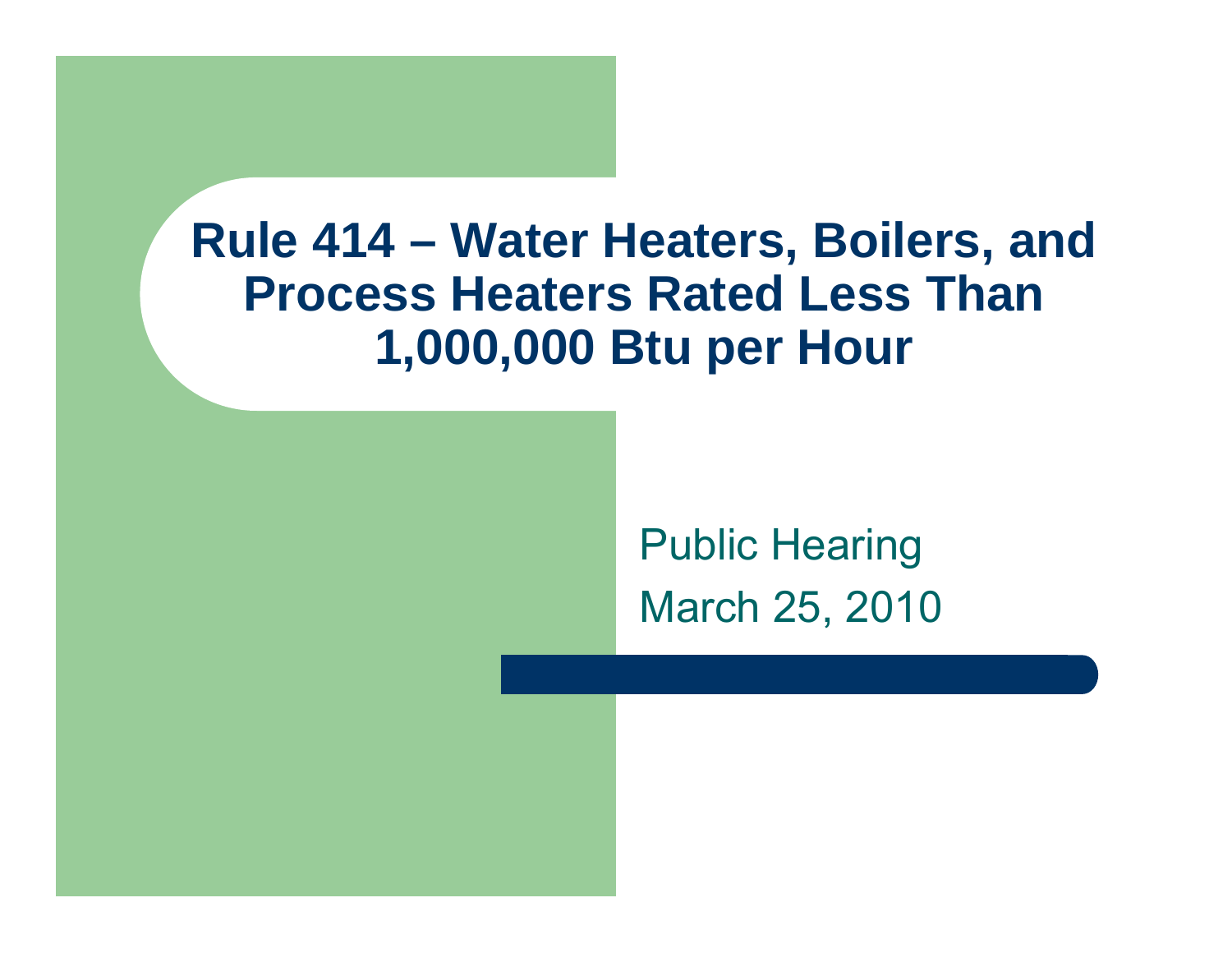#### **Purpose**

- $\bullet$ • Reduces NOx from **NEW** water heaters, boilers and process heaters rated less than 1 MBtu/hr
	- Does <u>NOT</u> require retrofit of existing units
	- Applies to residential, commercial, and small industrial customers
	- Expand applicability to previously unregulated equipment and lowers emissions standards for regulated equipment
- $\bullet$  Achieves single largest reduction from local rules in 2009 federal ozone plan
- $\bullet$ Helps attain the PM2.5 standard
- $\bullet$  Satisfy state requirements for "all feasible measures"
	- – Standards already adopted by SCAQMD, SJVUAPCD, BAAQMD, and YSAQMD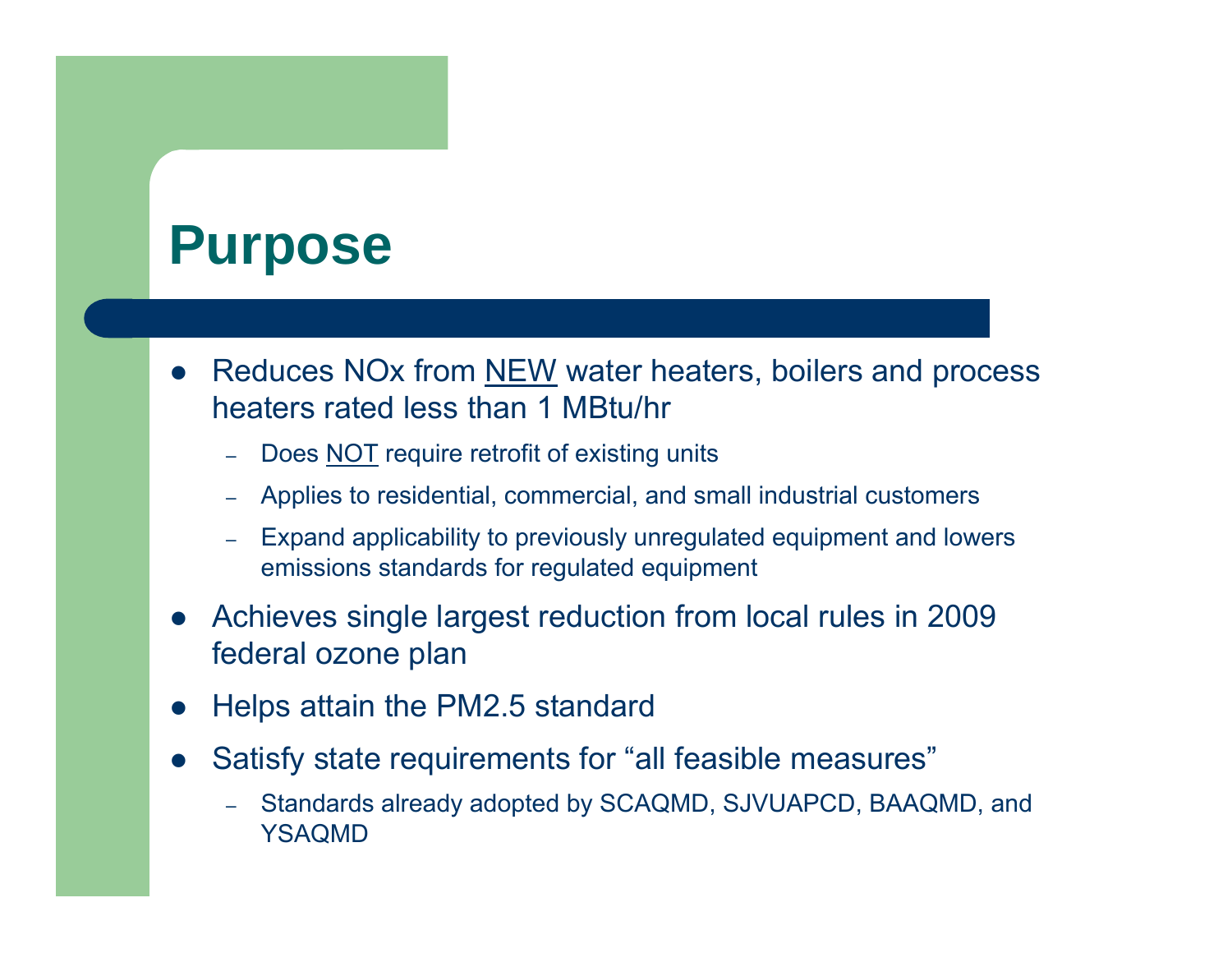# **Applicability Changes**

- Will apply to previously unregulated boilers & water heaters
	- ≥ 75,000 Btu/hr and < 1,000,000 Btu/hr
	- – All sizes of wood, coal, fuel oil, or other nongaseous fuels (emit higher levels of PM)
- Maintained exempt status for units fueled on liquefied petroleum gas (e.g. propane)
- $\bullet$  Clarified that the rule applies to tank and tankless units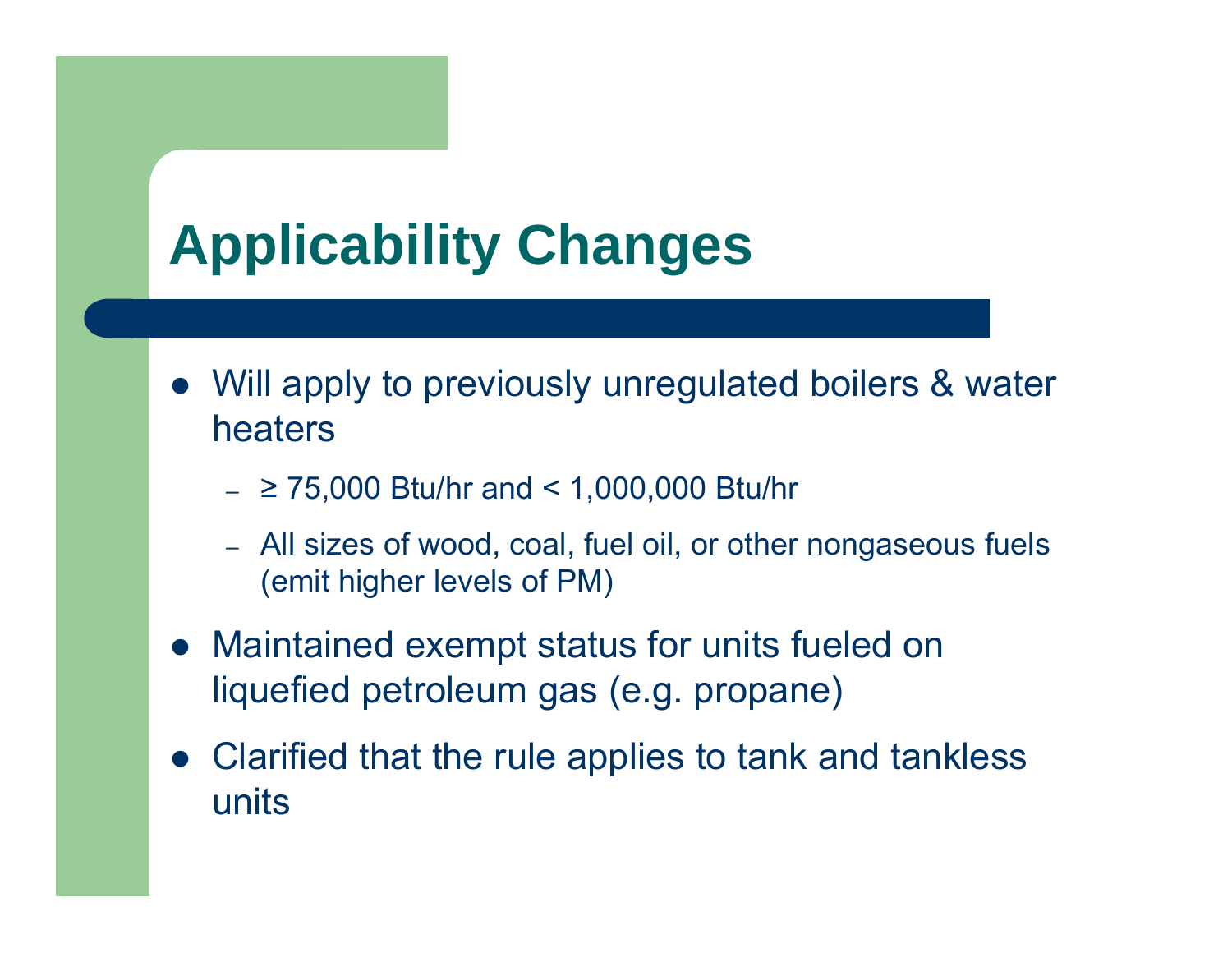## **Emission Limit Changes**

|                               | <b>NOx Limit Nanograms per Joule of Heat Output</b><br>(ppmv $\circledcirc$ 3% O <sub>2</sub> ) |                              |                              |
|-------------------------------|-------------------------------------------------------------------------------------------------|------------------------------|------------------------------|
| <b>Size</b>                   | <b>Existing Limits</b>                                                                          | <b>Proposed Limits</b>       |                              |
|                               | <b>Effective</b><br>3/1/1997                                                                    | <b>Effective</b><br>1/1/2011 | <b>Effective</b><br>1/1/2013 |
| < 75,000 Btu/hr               |                                                                                                 |                              |                              |
| <b>Mobile Homes</b>           | 50                                                                                              | 40 (55)                      |                              |
| <b>All Others</b>             | 40                                                                                              | 10(15)                       |                              |
| 75,000 to < 400,000 Btu/hr    |                                                                                                 |                              |                              |
| Pool/Spa                      | <b>No Limit</b>                                                                                 | 40 (55)                      |                              |
| <b>All Others</b>             | No Limit                                                                                        | 40 (55)                      | 14(20)                       |
| 400,000 to < 1,000,000 Btu/hr |                                                                                                 |                              |                              |
| <b>All Types</b>              | <b>No Limit</b>                                                                                 | 14(20)                       |                              |
|                               |                                                                                                 | $(400$ ppmy for $CO$ )       |                              |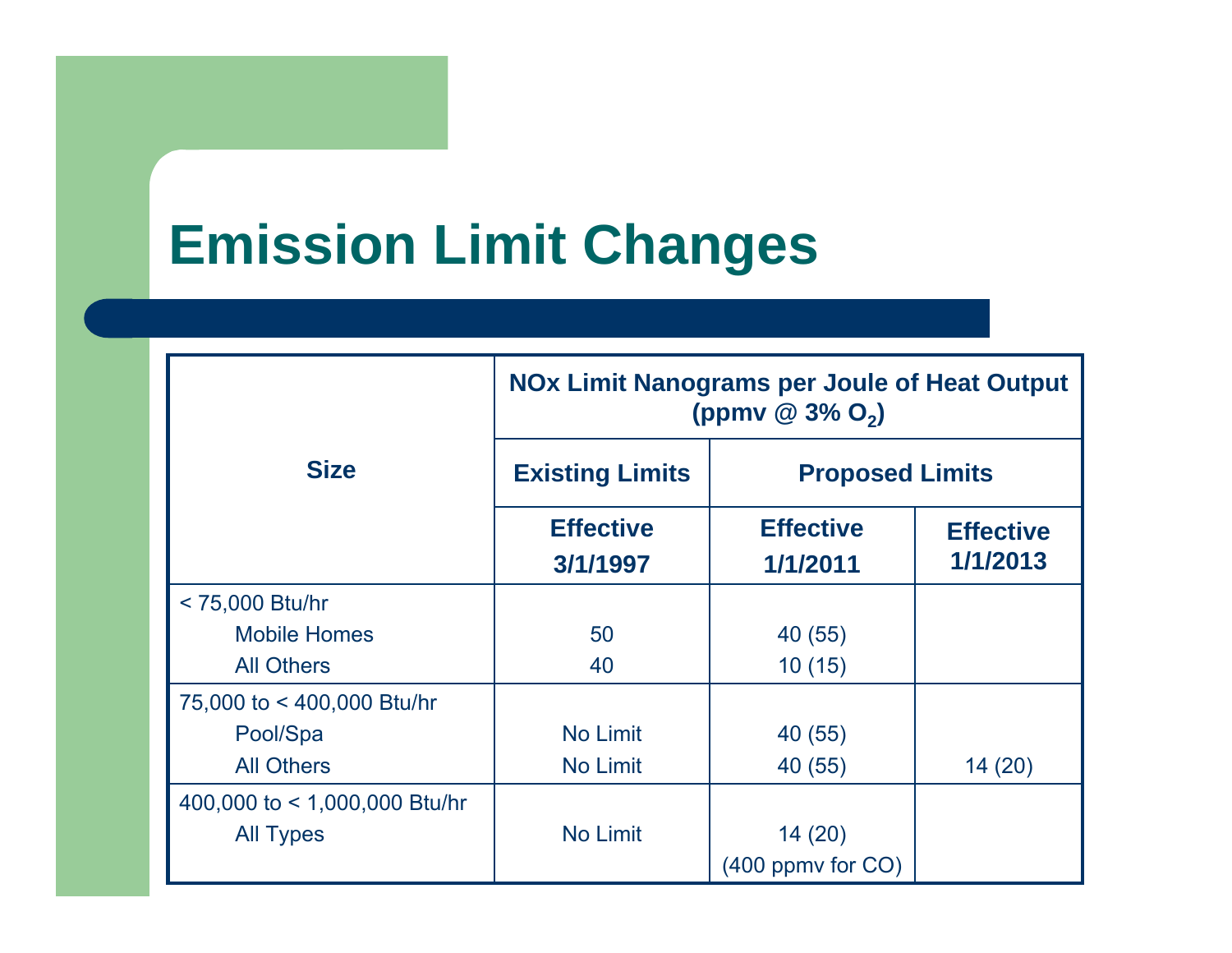### **Other Requirements**

- **Labeling Requirement** 
	- –- Display the year of manufacture on the rating plate (normal practice)
- **Certification Requirements** 
	- –- Option 1: Submit SCAQMD certification for each model prior to sale within the District
	- –- Option 2: Submit test results to the District and pay fee for review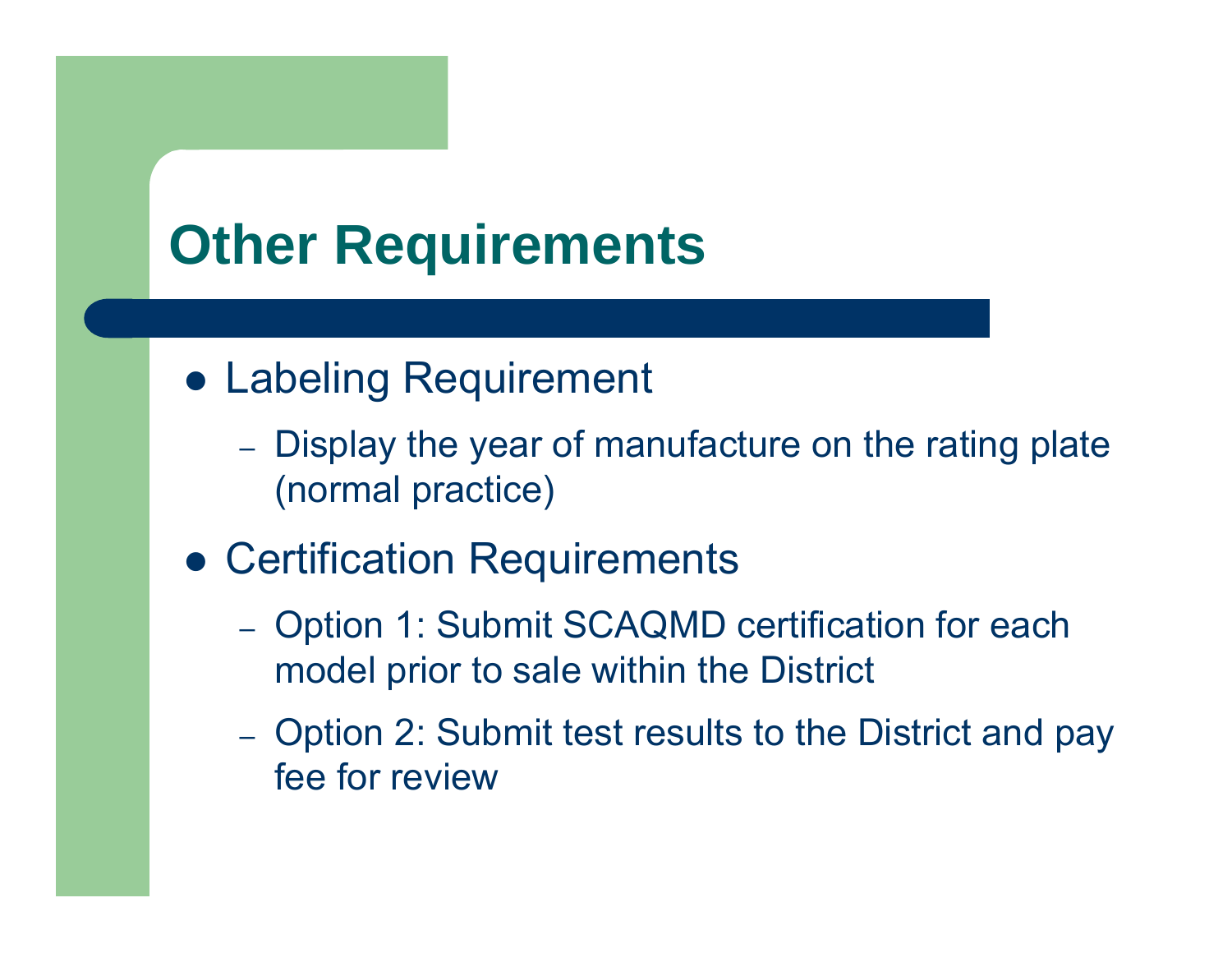# **Emission Reduction**

| Year | <b>Total NOx Reductions</b><br>(tons per day) | <b>NO<sub>x</sub></b> emission<br><b>Inventory</b><br>(tons per day) |
|------|-----------------------------------------------|----------------------------------------------------------------------|
| 2018 | 0 71                                          | 1.30                                                                 |
| 2029 | 1.08                                          | 1.39                                                                 |

- $\bullet$  The reductions achieved by this rule will be the most NOx reductions of all rules in the 2009 ozone SIP and recently approved state plan
- Overall cost effectiveness: \$9.04 per pound of NOx reduced
	- Cost effectiveness of adopted rules have historically ranged from \$1 to \$17 per pound of emissions reduced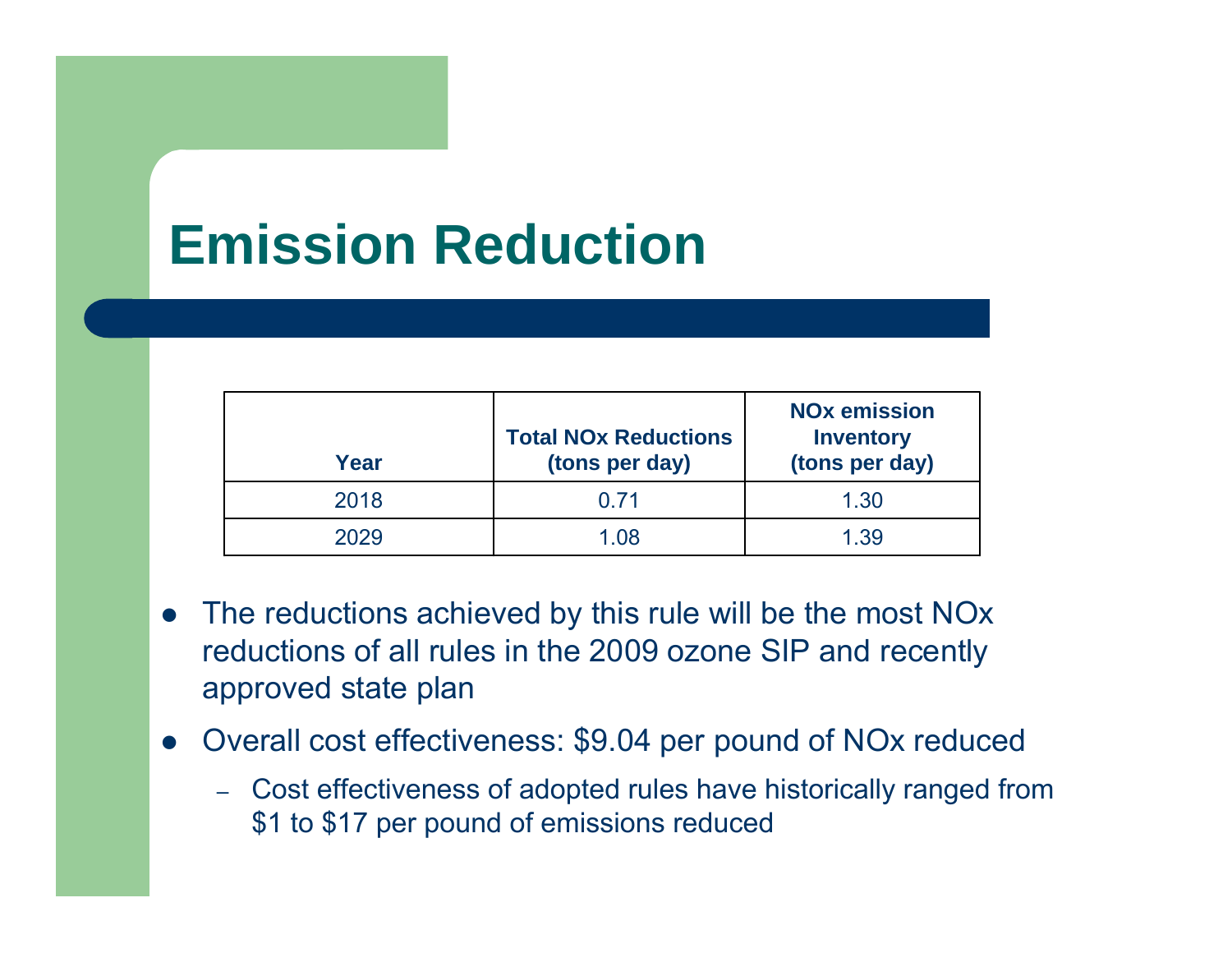# **Public Participation**

- Public workshop held on 12/17/2009
- Received comment letters from the EPA, AHRI, PHCC, and Raypak Inc.
- Changes requested in public comments and made in proposed rule
	- –Extend the first effective date by 3 months to 1/1/2011
	- Allow 6 additional months for retailers and distributors to sell stocked equipment
	- Clarify that instantaneous/tankless units are also subject to the rule